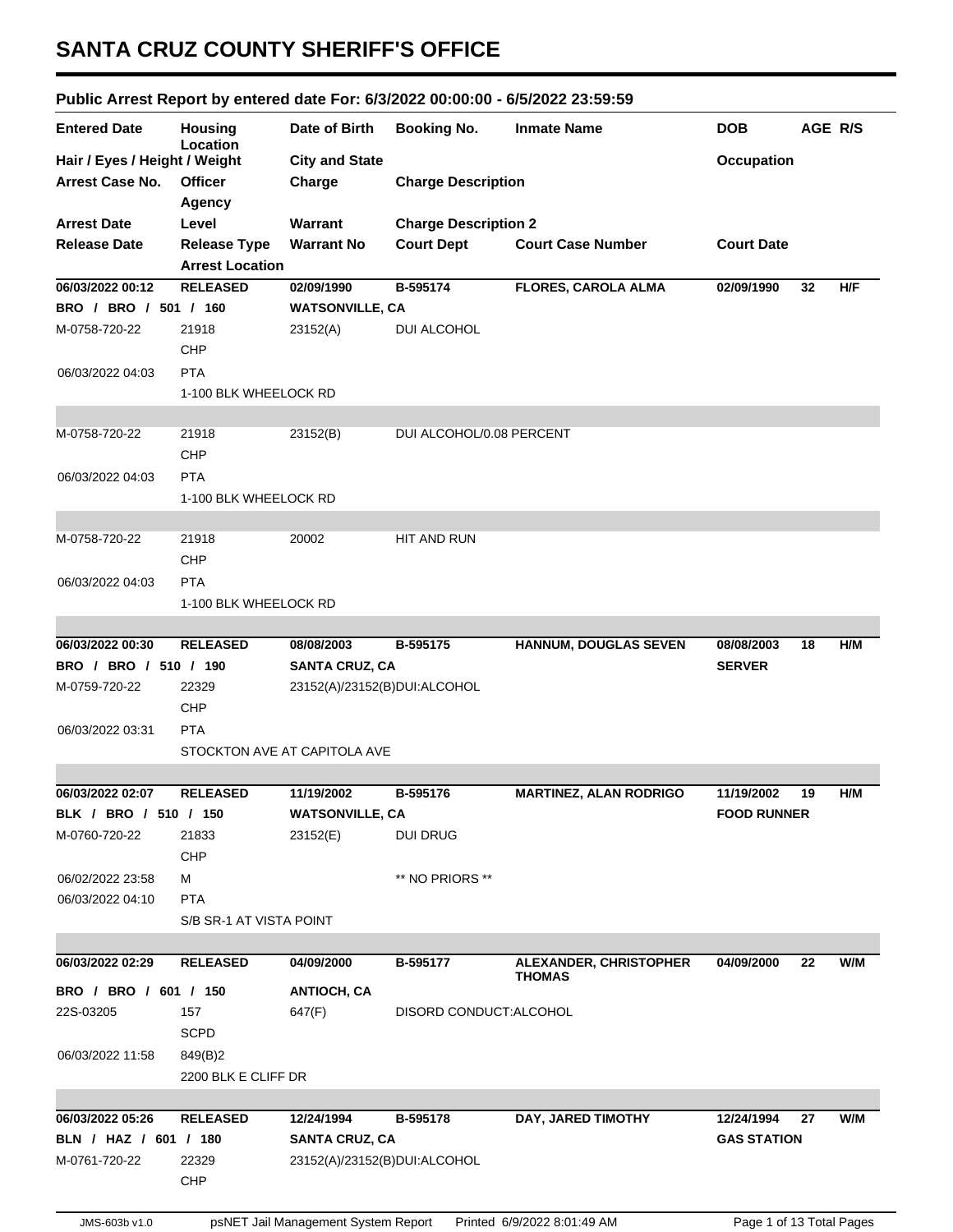| 06/03/2022 03:11<br>06/03/2022 09:52 | м<br><b>PTA</b>       |                                     | *NO PRIORS*                 |                               |                          |    |     |
|--------------------------------------|-----------------------|-------------------------------------|-----------------------------|-------------------------------|--------------------------|----|-----|
|                                      |                       | SWANTON RD AT LAST CHANCE RD.       |                             |                               |                          |    |     |
|                                      |                       |                                     |                             |                               |                          |    |     |
| M-0761-720-22                        | 22329<br>CHP          | 65000                               | <b>LOCAL ORDINANCE VIOL</b> |                               |                          |    |     |
| 06/03/2022 03:11                     | м                     | WOA                                 | ACTUAL CHARGE: 23152(G)     |                               |                          |    |     |
| 06/03/2022 09:52                     | <b>PTA</b>            | 21CR02892                           |                             | 21CR02892                     |                          |    |     |
|                                      |                       | SWANTON RD AT LAST CHANCE RD.       |                             |                               |                          |    |     |
| M-0761-720-22                        | 22329                 | 23222(A)                            | POSS OPEN CONTAINER: DRIVE  |                               |                          |    |     |
|                                      | CHP                   |                                     |                             |                               |                          |    |     |
| 06/03/2022 09:52                     | <b>PTA</b>            | 21CR02892                           |                             | 21CR02892                     |                          |    |     |
|                                      |                       | SWANTON RD AT LAST CHANCE RD.       |                             |                               |                          |    |     |
| M-0761-720-22                        | 22329                 | 65000                               | LOCAL ORDINANCE VIOL        |                               |                          |    |     |
|                                      | CHP                   |                                     |                             |                               |                          |    |     |
| 06/03/2022 03:11                     | м                     | <b>WOA</b>                          | ACTUAL CHARGE: 23222(B)(1)  |                               |                          |    |     |
| 06/03/2022 09:52                     | <b>PTA</b>            | 21CR02892                           |                             | 21CR02892                     |                          |    |     |
|                                      |                       | SWANTON RD AT LAST CHANCE RD.       |                             |                               |                          |    |     |
| M-0761-720-22                        | 22329                 | 459.5                               | <b>SHOPLIFTING</b>          |                               |                          |    |     |
|                                      | CHP                   |                                     |                             |                               |                          |    |     |
| 06/03/2022 09:52                     | <b>PTA</b>            | 19CR05143                           |                             | 19CR05143                     |                          |    |     |
|                                      |                       | SWANTON RD AT LAST CHANCE RD.       |                             |                               |                          |    |     |
| 06/03/2022 07:28                     | <b>RELEASED</b>       | 07/05/1985                          | B-595179                    | <b>ALVAREZ, CARLOS MANUEL</b> | 07/05/1985               | 36 | H/M |
| BLK / BRO / 601 / 230                |                       | <b>SANTA CRUZ, CA</b>               |                             |                               | <b>COOK</b>              |    |     |
| 2204172                              | 13939<br><b>SCSO</b>  | 273A(B)                             | WILLFUL CRUELTY TO CHILD    |                               |                          |    |     |
| 06/03/2022 09:56                     | <b>PTA</b>            |                                     |                             |                               |                          |    |     |
|                                      | 3200 BLK CHURNSIDE LN |                                     |                             |                               |                          |    |     |
| 2204172                              | 13939                 | 11550(A)                            | UNDER INFLUENCE CNTL SUB    |                               |                          |    |     |
|                                      | SCSO                  |                                     |                             |                               |                          |    |     |
| 06/03/2022 09:56                     | <b>PTA</b>            |                                     |                             |                               |                          |    |     |
|                                      | 3200 BLK CHURNSIDE LN |                                     |                             |                               |                          |    |     |
| 2204172                              | 13939                 | 11350(A)                            | POSSESS NARCOTIC CNTL SUB   |                               |                          |    |     |
|                                      | <b>SCSO</b>           |                                     |                             |                               |                          |    |     |
| 06/03/2022 09:56                     | <b>PTA</b>            |                                     |                             |                               |                          |    |     |
|                                      | 3200 BLK CHURNSIDE LN |                                     |                             |                               |                          |    |     |
| 06/03/2022 10:51                     | <b>RELEASED</b>       | 10/18/1949                          | B-595180                    | TUCKER, THOMAS JOSEPH         | 10/18/1949               | 72 | W/M |
| BRO / BRO / 602 / 215                |                       | <b>SANTA CRUZ, CA</b>               |                             |                               |                          |    |     |
| 22V-00534                            | 5291                  | 23152(A)                            | DUI ALCOHOL                 |                               |                          |    |     |
|                                      | SVPD                  |                                     |                             |                               |                          |    |     |
| 06/03/2022 08:55                     | м                     |                                     | **1 PRIOR**                 |                               |                          |    |     |
| 06/03/2022 13:29                     | <b>PTA</b>            |                                     |                             |                               |                          |    |     |
|                                      | 200 BLK MT HERMON RD  |                                     |                             |                               |                          |    |     |
| 22V-00534                            | 5291                  | 23152(B)                            | DUI ALCOHOL/0.08 PERCENT    |                               |                          |    |     |
|                                      | <b>SVPD</b>           |                                     |                             |                               |                          |    |     |
| 06/03/2022 08:55                     | м                     |                                     | **1 PRIOR**                 |                               |                          |    |     |
| 06/03/2022 13:29                     | <b>PTA</b>            |                                     |                             |                               |                          |    |     |
|                                      |                       |                                     |                             |                               |                          |    |     |
| JMS-603b v1.0                        |                       | psNET Jail Management System Report |                             | Printed 6/9/2022 8:01:49 AM   | Page 2 of 13 Total Pages |    |     |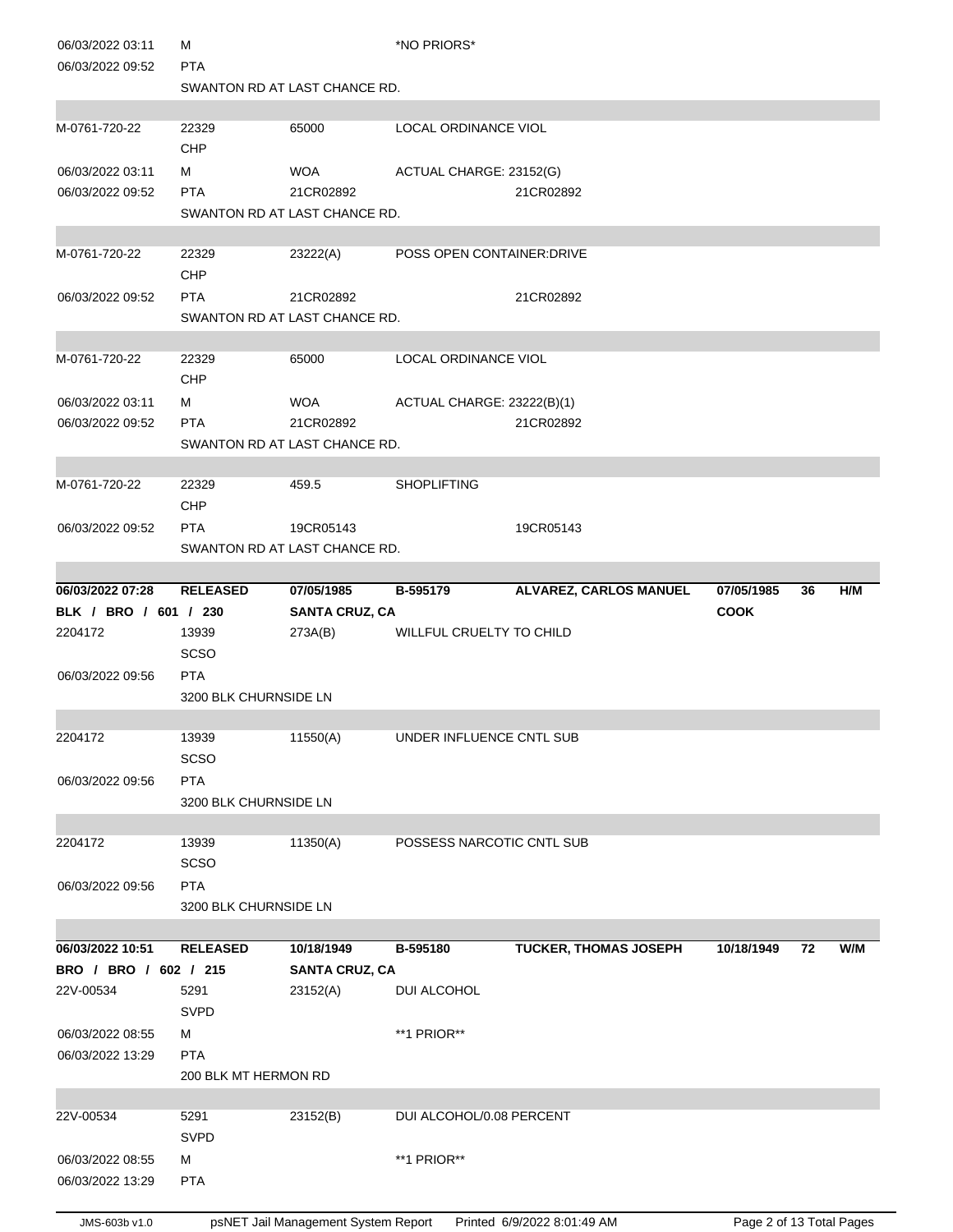| 06/03/2022 14:03      | SCJMJIHOLD32 02/17/1982 |                       | B-595181                   | POSEY, TANYA ADELITA            | 02/17/1982 | 40 | W/F |
|-----------------------|-------------------------|-----------------------|----------------------------|---------------------------------|------------|----|-----|
| BRO / BRO / 504 / 160 |                         | <b>SANTA CRUZ, CA</b> |                            |                                 |            |    |     |
| 2204179               | 13028                   | 11377(A)              | POSSESS CNTL SUB           |                                 |            |    |     |
|                       | SCSO                    |                       |                            |                                 |            |    |     |
|                       |                         |                       |                            |                                 |            |    |     |
|                       |                         | 22CR01666             |                            | 22CR01666                       |            |    |     |
|                       | 6400 BLK GRAHAM HILL RD |                       |                            |                                 |            |    |     |
|                       |                         |                       |                            |                                 |            |    |     |
| 2204179               | 13028                   | 11364(A)              | POSSESS UNLAW PARAPHANALIA |                                 |            |    |     |
|                       | SCSO                    |                       |                            |                                 |            |    |     |
|                       |                         | 22CR01666             |                            | 22CR01666                       |            |    |     |
|                       | 6400 BLK GRAHAM HILL RD |                       |                            |                                 |            |    |     |
|                       |                         |                       |                            |                                 |            |    |     |
| 2204179               | 13028                   | 11550(A)              | UNDER INFLUENCE CNTL SUB   |                                 |            |    |     |
|                       | SCSO                    |                       |                            |                                 |            |    |     |
|                       |                         | 22CR01666             |                            | 22CR01666                       |            |    |     |
|                       | 6400 BLK GRAHAM HILL RD |                       |                            |                                 |            |    |     |
|                       |                         |                       |                            |                                 |            |    |     |
| 2204179               | 13028                   | 11377                 |                            | POSSESSION OF MOST COMMON DRUGS |            |    |     |
|                       |                         |                       |                            |                                 |            |    |     |
|                       | SCSO                    |                       |                            |                                 |            |    |     |
|                       |                         |                       |                            |                                 |            |    |     |
|                       | 6400 BLK GRAHAM HILL RD |                       |                            |                                 |            |    |     |
|                       |                         |                       |                            |                                 |            |    |     |
| 2204179               | 13028                   | 451(C)                | ARSON:FOREST LAND          |                                 |            |    |     |
|                       | SCSO                    |                       |                            |                                 |            |    |     |
| 06/03/2022 13:23      | F                       |                       | PC1192.7(C)                |                                 |            |    |     |
|                       |                         |                       |                            | 21CR00864                       |            |    |     |
|                       | 6400 BLK GRAHAM HILL RD |                       |                            |                                 |            |    |     |
|                       |                         |                       |                            |                                 |            |    |     |
| 2204179               | 13028                   | 243(B)                | BATT PO/EMERG PRSNL/ETC    |                                 |            |    |     |
|                       | SCSO                    |                       |                            |                                 |            |    |     |
|                       |                         |                       |                            | 21CR00865                       |            |    |     |
|                       | 6400 BLK GRAHAM HILL RD |                       |                            |                                 |            |    |     |
|                       |                         |                       |                            |                                 |            |    |     |
| 2204179               |                         |                       | FALSE REPORT EMERGENCY     |                                 |            |    |     |
|                       | 13028<br><b>SCSO</b>    | 148.3(A)              |                            |                                 |            |    |     |
|                       |                         |                       |                            |                                 |            |    |     |
|                       |                         |                       |                            | 21CR00868                       |            |    |     |
|                       | 6400 BLK GRAHAM HILL RD |                       |                            |                                 |            |    |     |
|                       |                         |                       |                            |                                 |            |    |     |
| 2204179               | 13028                   | 594(B)(2)(A)          | VANDALISM - \$400          |                                 |            |    |     |
|                       | SCSO                    |                       |                            |                                 |            |    |     |
|                       |                         |                       |                            | 21CR00868                       |            |    |     |
|                       | 6400 BLK GRAHAM HILL RD |                       |                            |                                 |            |    |     |
|                       |                         |                       |                            |                                 |            |    |     |
| 2204179               | 13028                   | 451(C)                | ARSON: FOREST LAND         |                                 |            |    |     |
|                       | SCSO                    |                       |                            |                                 |            |    |     |
| 06/03/2022 13:23      | F                       |                       | PC1192.7(C)                |                                 |            |    |     |
|                       |                         |                       |                            | 21CR00927                       |            |    |     |
|                       | 6400 BLK GRAHAM HILL RD |                       |                            |                                 |            |    |     |
|                       |                         |                       |                            |                                 |            |    |     |
| 2204179               | 13028                   | 242                   | <b>BATTERY</b>             |                                 |            |    |     |
|                       |                         |                       |                            |                                 |            |    |     |
|                       | SCSO                    |                       |                            |                                 |            |    |     |
|                       |                         |                       |                            |                                 |            |    |     |
|                       | 6400 BLK GRAHAM HILL RD |                       |                            | 21CR02828                       |            |    |     |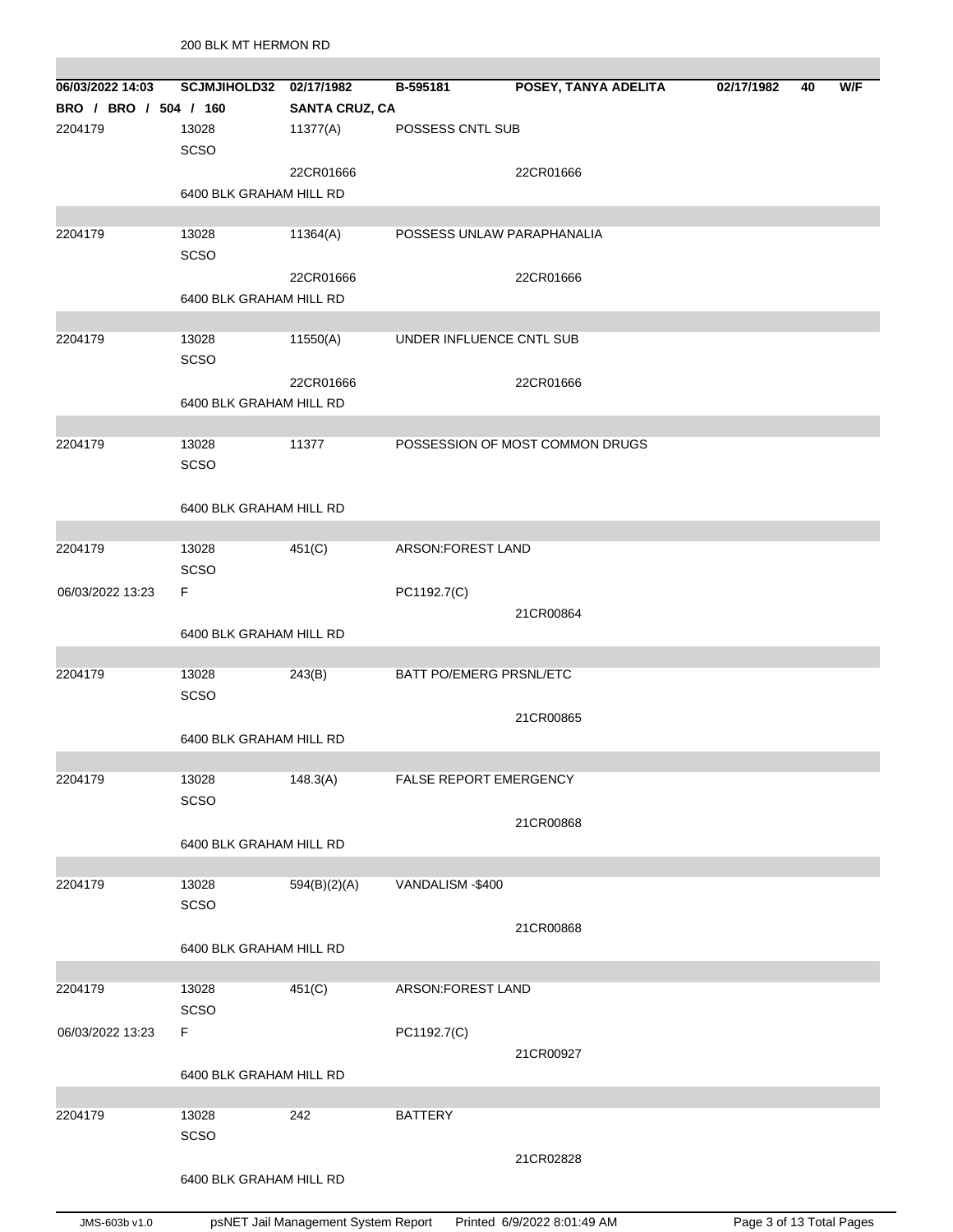| 2204179               | 13028<br><b>SCSO</b>       | 452(C)                 | CAUSE FIRE OF STRUC/FORES       |                                |                             |
|-----------------------|----------------------------|------------------------|---------------------------------|--------------------------------|-----------------------------|
|                       | 6400 BLK GRAHAM HILL RD    |                        |                                 | 21CR05230                      |                             |
|                       |                            |                        |                                 |                                |                             |
| 2204179               | 13028<br><b>SCSO</b>       | 451(C)                 | ARSON: FOREST LAND              |                                |                             |
|                       |                            |                        |                                 | 21CR00927                      |                             |
|                       | 6400 BLK GRAHAM HILL RD    |                        |                                 |                                |                             |
| 06/03/2022 17:31      | <b>RELEASED</b>            | 11/27/1991             | B-595182                        | <b>RAMIREZ, ANDRIA NICHOLE</b> | H/F<br>11/27/1991<br>30     |
| BLK / BRO / 509 / 160 |                            | <b>WATSONVILLE, CA</b> |                                 |                                | <b>CARETAKER</b>            |
| 2204182               | 13874                      | 530.5(A)               | OBT CREDIT/ETC: OTHER'S ID      |                                |                             |
|                       | <b>SCSO</b>                |                        |                                 |                                |                             |
| 06/04/2022 12:35      | <b>BOND</b>                |                        | BOND/EMERGENCY<br>BAIL          |                                |                             |
|                       | 200 BLK GREEN VALLEY RD    |                        |                                 |                                |                             |
| 2204182               | 13874                      | 1203.2(A)              | PROB VIOL:REAREST/REVOKE        |                                |                             |
| 06/04/2022 12:35      | <b>SCSO</b><br><b>BOND</b> |                        | BOND/EMERGENCY19CR06462         |                                |                             |
|                       | 200 BLK GREEN VALLEY RD    |                        | BAIL                            |                                |                             |
|                       |                            |                        |                                 |                                |                             |
| 06/03/2022 18:00      | <b>RELEASED</b>            | 10/03/1982             | B-595183                        | <b>BOMGREN, JOSEPH DANIEL</b>  | W/M<br>10/03/1982<br>39     |
| BLN / BLU / 602 / 200 |                            | <b>CAPITOLA, CA</b>    |                                 |                                | <b>BARTENDER/CLERK</b>      |
| 22C-00674             | 532<br>CPD                 | 148(A)(1)              | OBSTRUCT/ETC PUB OFCR/ETC       |                                |                             |
| 06/03/2022 17:28      | м                          | <b>BW</b>              | SNT 30 / CTS 30 (DEEMED SERVED) |                                |                             |
| 06/07/2022 15:44      | <b>COND SENT</b>           | 21CR04986              |                                 | 21CR04986                      |                             |
|                       | 1900 BLK 41ST              |                        |                                 |                                |                             |
| 06/03/2022 18:30      | <b>RELEASED</b>            | 02/22/1976             | B-595184                        | <b>BLAN, JEFFERY JEROME</b>    | 02/22/1976<br>B/M<br>46     |
| BLK / BRO / 601 / 250 |                            | <b>SANTA CRUZ, CA</b>  |                                 |                                | <b>CONST/LANDSCAPE/WAIT</b> |
| 2204184               | 11459                      | 3455                   | PRCS VIOLATION                  |                                |                             |
|                       | <b>SCSO</b>                |                        |                                 |                                |                             |
| 06/03/2022 17:50      | F.                         | <b>WOA</b>             | SNT 10 / CTS 5                  |                                |                             |
| 06/07/2022 14:28      | <b>OTHER</b>               | 22CR01995              |                                 | 22CR01995                      |                             |
|                       | 200 BLK BROADWAY           |                        |                                 |                                |                             |
|                       |                            |                        |                                 |                                |                             |
| 06/03/2022 19:54      | <b>RELEASED</b>            | 08/11/1964             | B-595185                        | FUNK, BRIAN ELLIOTT            | 08/11/1964<br>57<br>W/M     |
| BRO / HAZ / 506 / 150 |                            | <b>SANTA CRUZ, CA</b>  |                                 |                                | <b>SELF EMPLOYED</b>        |
| 2204186               | 08336<br><b>SCSO</b>       | 11352(A)               | TRANSP/SELL NARC/CNTL SUB       |                                |                             |
| 06/04/2022 20:35      | <b>BAIL-OR</b>             |                        |                                 |                                |                             |
|                       | BROADWAY AND OCEAN VIEW    |                        |                                 |                                |                             |
|                       |                            |                        |                                 |                                |                             |
| 2204186               | 08336<br><b>SCSO</b>       | 11370.1(A)             | POSS CNTL SUB WHILE ARMED       |                                |                             |
| 06/04/2022 20:35      | <b>BAIL-OR</b>             |                        |                                 |                                |                             |
|                       | BROADWAY AND OCEAN VIEW    |                        |                                 |                                |                             |
|                       |                            |                        |                                 |                                |                             |
| 2204186               | 08336<br><b>SCSO</b>       | 21310                  | CARRY CON/DIRK OR DAGGER FEL    |                                |                             |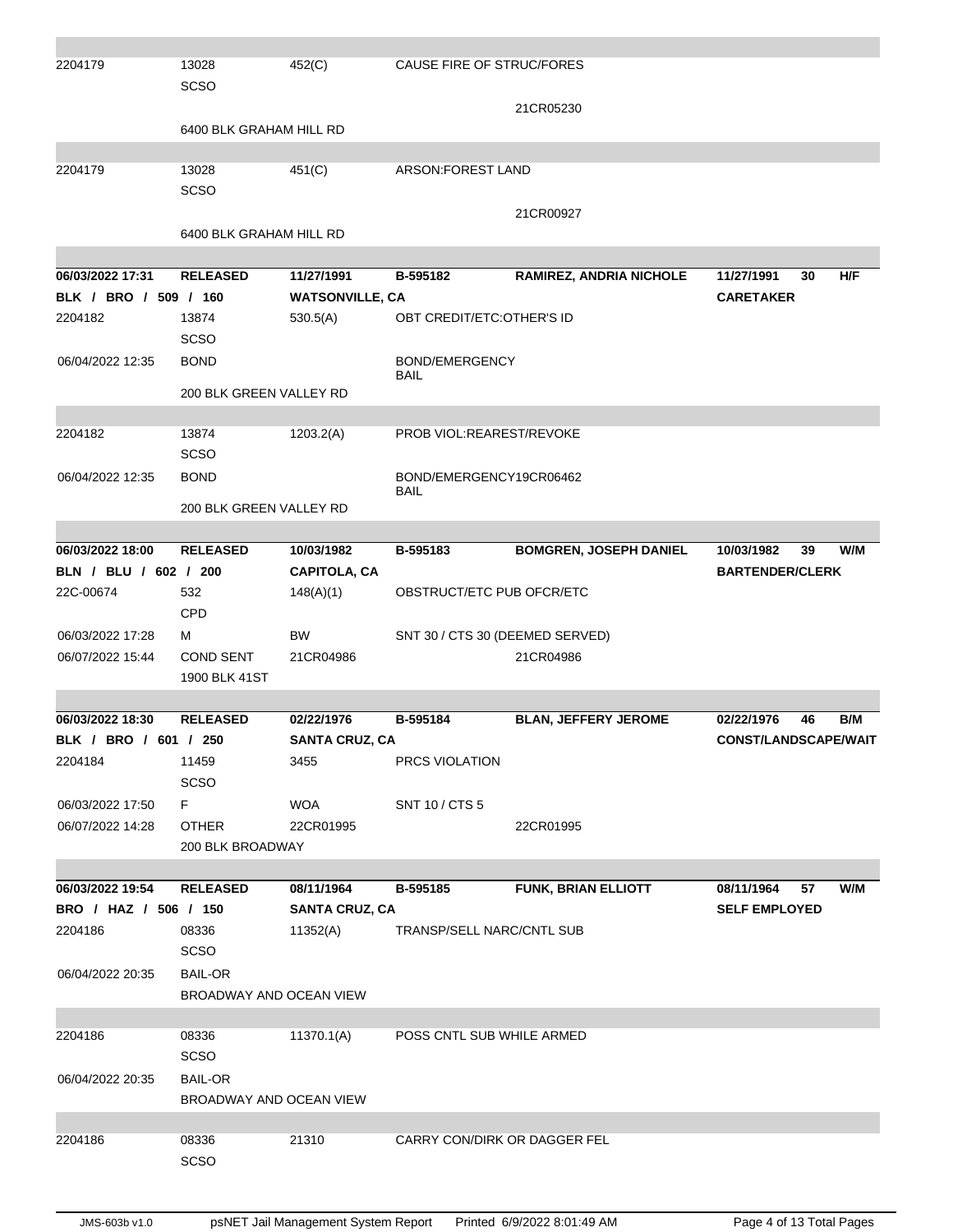| 06/04/2022 20:35      | <b>BAIL-OR</b><br>BROADWAY AND OCEAN VIEW |                        |                            |                                              |                    |    |     |
|-----------------------|-------------------------------------------|------------------------|----------------------------|----------------------------------------------|--------------------|----|-----|
| 2204186               | 08336<br><b>SCSO</b>                      | 29800(A)(1)            | FELON/ETC POSS/ETC F/ARM   |                                              |                    |    |     |
| 06/04/2022 20:35      | <b>BAIL-OR</b><br>BROADWAY AND OCEAN VIEW |                        |                            |                                              |                    |    |     |
| 2204186               | 08336<br><b>SCSO</b>                      | 21810                  | MFG/SALE/ ETC METAL KNUCKL |                                              |                    |    |     |
| 06/04/2022 20:35      | <b>BAIL-OR</b><br>BROADWAY AND OCEAN VIEW | 21CR00553              |                            | 21CR00553                                    |                    |    |     |
| 2204186               | 08336<br><b>SCSO</b>                      | 11350(A)               | POSSESS NARCOTIC CNTL SUB  |                                              |                    |    |     |
| 06/04/2022 20:35      | <b>BAIL-OR</b><br>BROADWAY AND OCEAN VIEW | 21CR00553              |                            | 21CR00553                                    |                    |    |     |
| 2204186               | 08336<br><b>SCSO</b>                      | 11377(A)               | POSSESS CNTL SUB           |                                              |                    |    |     |
| 06/04/2022 20:35      | <b>BAIL-OR</b><br>BROADWAY AND OCEAN VIEW | 21CR00553              |                            | 21CR00553                                    |                    |    |     |
| 06/03/2022 23:37      | <b>RELEASED</b>                           | 06/07/2001             |                            | <b>SHAEFER, LOGAN DELVON</b>                 | 06/07/2001         |    | W/M |
| BLN / GRN / 508 / 180 |                                           | APTOS, CA              | B-595186                   |                                              |                    | 20 |     |
| M-0763-720-22         | 21702<br>CHP                              | 23152(E)               | <b>DUI DRUG</b>            |                                              |                    |    |     |
| 06/04/2022 03:11      | <b>PTA</b>                                |                        |                            |                                              |                    |    |     |
|                       |                                           |                        |                            |                                              |                    |    |     |
|                       | 5000 BLK SOQUEL DR                        |                        |                            |                                              |                    |    |     |
|                       |                                           |                        |                            |                                              |                    |    |     |
| 06/04/2022 00:17      | <b>RELEASED</b>                           | 01/12/1993             | B-595187                   | <b>BERGEN WAYMAN, PAUL</b><br><b>ANTHONY</b> | 01/12/1993         | 29 | O/M |
| BRO / BLU / 510 / 220 |                                           | <b>SAN JOSE, CA</b>    |                            |                                              |                    |    |     |
| 220603NOR-0179        | 1858<br>CA ST PARKS                       | 647(F)                 | DISORD CONDUCT:ALCOHOL     |                                              |                    |    |     |
| 06/04/2022 10:02      | 849(B)2                                   |                        |                            |                                              |                    |    |     |
|                       | <b>SEABRIGHT STATE BEACH</b>              |                        |                            |                                              |                    |    |     |
| 06/04/2022 00:44      | <b>RELEASED</b>                           | 03/30/1971             | B-595188                   | <b>HERNANDEZ, DAVID RUBIO</b>                | 03/30/1971         | 51 | H/M |
| BLK / BRO / 505 / 161 |                                           | <b>WATSONVILLE, CA</b> |                            |                                              | <b>FARM WORKER</b> |    |     |
| 22W-01954             | 427<br><b>WPD</b>                         | 23152(A)               | DUI ALCOHOL                |                                              |                    |    |     |
| 06/03/2022 22:40      | F.                                        |                        | VC23550(A), VC23578        |                                              |                    |    |     |
| 06/07/2022 22:11      | <b>BOND</b>                               |                        |                            | 22CR02358                                    |                    |    |     |
|                       | 100 BLK QUIET MEADOW DR                   |                        |                            |                                              |                    |    |     |
| 22W-01954             |                                           |                        |                            |                                              |                    |    |     |
|                       | 427<br><b>WPD</b>                         | 23152(B)               | DUI ALCOHOL/0.08 PERCENT   |                                              |                    |    |     |
| 06/03/2022 22:40      | F.                                        |                        | VC23550(A), VC23578        |                                              |                    |    |     |
| 06/07/2022 22:11      | <b>BOND</b>                               |                        |                            | 22CR02358                                    |                    |    |     |
|                       | 100 BLK QUIET MEADOW DR                   |                        |                            |                                              |                    |    |     |
| 22W-01954             | 427<br><b>WPD</b>                         | 14601.2(A)             | DRIV:SUSP/ETC LIC:DUI:VIO  |                                              |                    |    |     |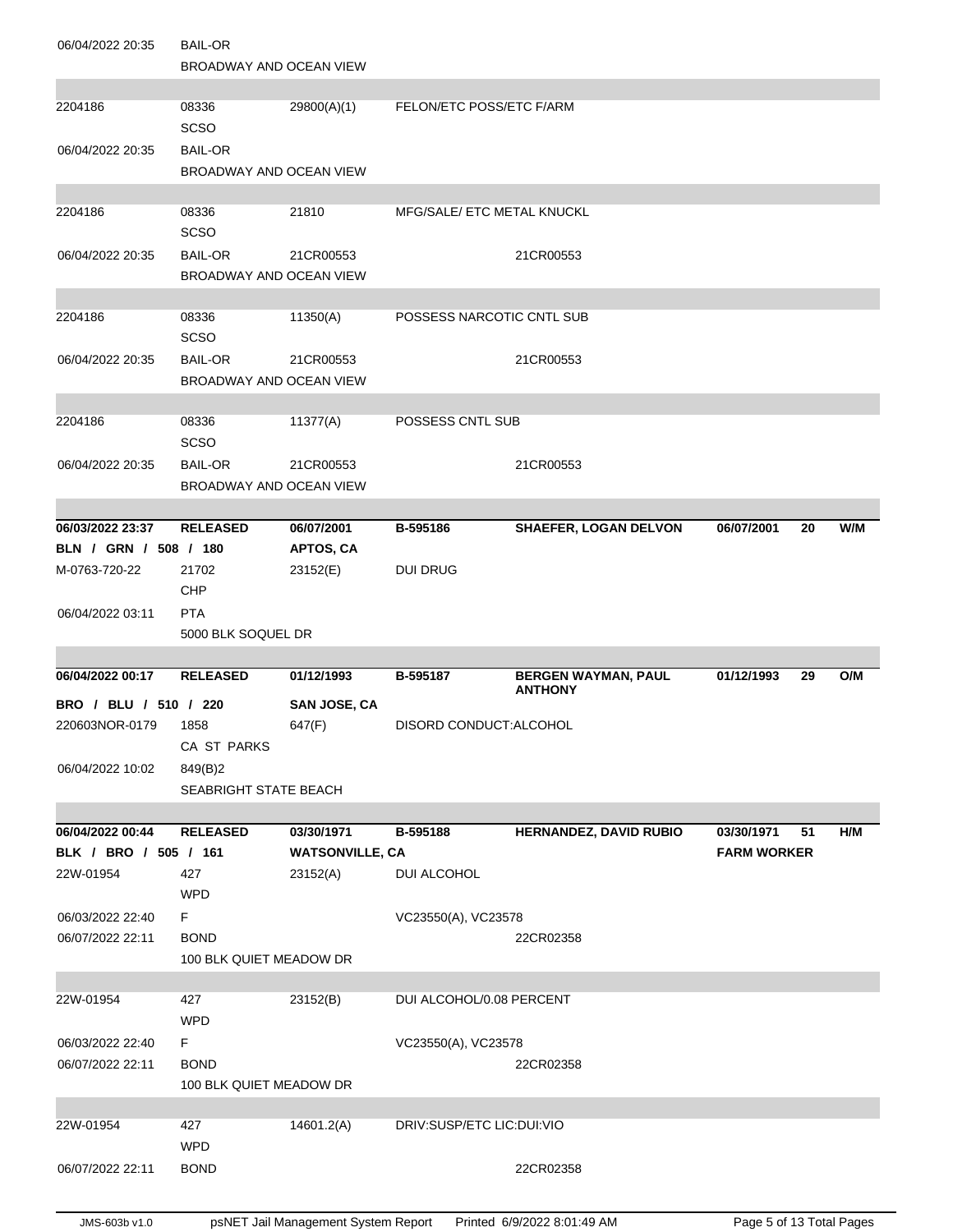|                                           | 100 BLK QUIET MEADOW DR |                                      |                            |                                       |                                 |     |
|-------------------------------------------|-------------------------|--------------------------------------|----------------------------|---------------------------------------|---------------------------------|-----|
| 06/04/2022 01:05<br>BRO / BRO / 510 / 170 | <b>RELEASED</b>         | 01/17/1995                           | B-595189                   | <b>NAVARRO, ARTURO</b>                | 01/17/1995<br>27<br><b>HVAC</b> | H/M |
| M-0764-720-22                             | 21477                   | <b>SALINAS, CA</b><br>23152(F)       | DUI ALCOHOL/DRUG           |                                       |                                 |     |
|                                           | CHP                     |                                      |                            |                                       |                                 |     |
| 06/04/2022 03:11                          | <b>PTA</b>              |                                      |                            |                                       |                                 |     |
|                                           |                         | GREEN VALLEY RD AT HARKIN SLOUGH RD. |                            |                                       |                                 |     |
|                                           |                         |                                      |                            |                                       |                                 |     |
| 06/04/2022 01:24                          | <b>RELEASED</b>         | 04/02/2001                           | B-595190                   | VILLANUEVAMALDONADO,<br><b>JAVIER</b> | 04/02/2001<br>21                | H/M |
| BLK / BRO / 507 / 185                     |                         | <b>WATSONVILLE, CA</b>               |                            |                                       |                                 |     |
| 22W-01956                                 | 414                     | 647(F)                               | DISORD CONDUCT: ALCOHOL    |                                       |                                 |     |
|                                           | <b>WPD</b>              |                                      |                            |                                       |                                 |     |
| 06/04/2022 03:11                          | 849(B)2                 |                                      |                            |                                       |                                 |     |
|                                           |                         |                                      |                            |                                       |                                 |     |
|                                           |                         |                                      |                            |                                       |                                 |     |
| 06/04/2022 02:10                          | SCJMJF271               | 12/05/1991                           | B-595191                   | <b>HUSTED, CALEB ANDREW</b>           | 12/05/1991<br>30                | W/M |
| BRO / BRO / 511 / 170                     |                         | <b>WATSONVILLE, CA</b>               |                            |                                       | <b>CONSTRUCTION</b>             |     |
| 2204193                                   | 15308<br>SCSO           | 1203.2(A)                            | PROB VIOL:REAREST/REVOKE   |                                       |                                 |     |
|                                           |                         |                                      |                            | 18CR07095                             |                                 |     |
|                                           | PLYMOUTH X SUTPHEN      |                                      |                            |                                       |                                 |     |
|                                           |                         |                                      |                            |                                       |                                 |     |
| 2204193                                   | 15308                   | 11350(A)                             | POSSESS NARCOTIC CNTL SUB  |                                       |                                 |     |
|                                           | <b>SCSO</b>             |                                      |                            |                                       |                                 |     |
|                                           |                         |                                      |                            |                                       |                                 |     |
|                                           | PLYMOUTH X SUTPHEN      |                                      |                            |                                       |                                 |     |
|                                           |                         |                                      |                            |                                       |                                 |     |
| 2204193                                   | 15308<br><b>SCSO</b>    | 11377(A)                             | POSSESS CNTL SUB           |                                       |                                 |     |
|                                           |                         |                                      |                            |                                       |                                 |     |
|                                           | PLYMOUTH X SUTPHEN      |                                      |                            |                                       |                                 |     |
|                                           |                         |                                      |                            |                                       |                                 |     |
| 2204193                                   | 15308                   | 11364(A)                             | POSSESS UNLAW PARAPHANALIA |                                       |                                 |     |
|                                           | <b>SCSO</b>             |                                      |                            |                                       |                                 |     |
|                                           |                         |                                      |                            |                                       |                                 |     |
|                                           | PLYMOUTH X SUTPHEN      |                                      |                            |                                       |                                 |     |
|                                           |                         |                                      |                            |                                       |                                 |     |
| 06/04/2022 02:29                          | <b>RELEASED</b>         | 02/01/1979                           | B-595192                   | <b>FABIAN OJEDA, IGNACIO</b>          | 02/01/1979<br>43                | H/M |
| BLK / BRO / 411 / 150                     |                         | <b>SANTA CRUZ, CA</b>                |                            |                                       | <b>FARM WORKER</b>              |     |
| 22S-03221                                 | 157<br><b>SCPD</b>      | 23152(A)                             | DUI ALCOHOL                |                                       |                                 |     |
| 06/03/2022 22:40                          | м                       |                                      | W / 1 PRIOR                |                                       |                                 |     |
| 06/04/2022 06:30                          | <b>PTA</b>              |                                      |                            |                                       |                                 |     |
|                                           | 200 BLK COULSON AVE     |                                      |                            |                                       |                                 |     |
|                                           |                         |                                      |                            |                                       |                                 |     |
| 06/04/2022 02:47                          | <b>RELEASED</b>         | 03/01/2001                           | B-595193                   | <b>MARTINEZ-AGUILAR, DAVID</b>        | 03/01/2001<br>21                | H/M |
| BLK / BRO / 600 / 165                     |                         | <b>WATSONVILLE, CA</b>               |                            |                                       | <b>CONSTRUCTION</b>             |     |
| M-0765-720-22                             | 22162                   | 23152(A)/23152(B)DUI:ALCOHOL         |                            |                                       |                                 |     |
|                                           | <b>CHP</b>              |                                      |                            |                                       |                                 |     |
| 06/04/2022 00:50                          | м                       |                                      | *NO PRIORS*                |                                       |                                 |     |
| 06/04/2022 08:33                          | <b>PTA</b>              |                                      |                            |                                       |                                 |     |
|                                           | PORTOLA DR X 36TH AVE   |                                      |                            |                                       |                                 |     |
|                                           |                         |                                      |                            |                                       |                                 |     |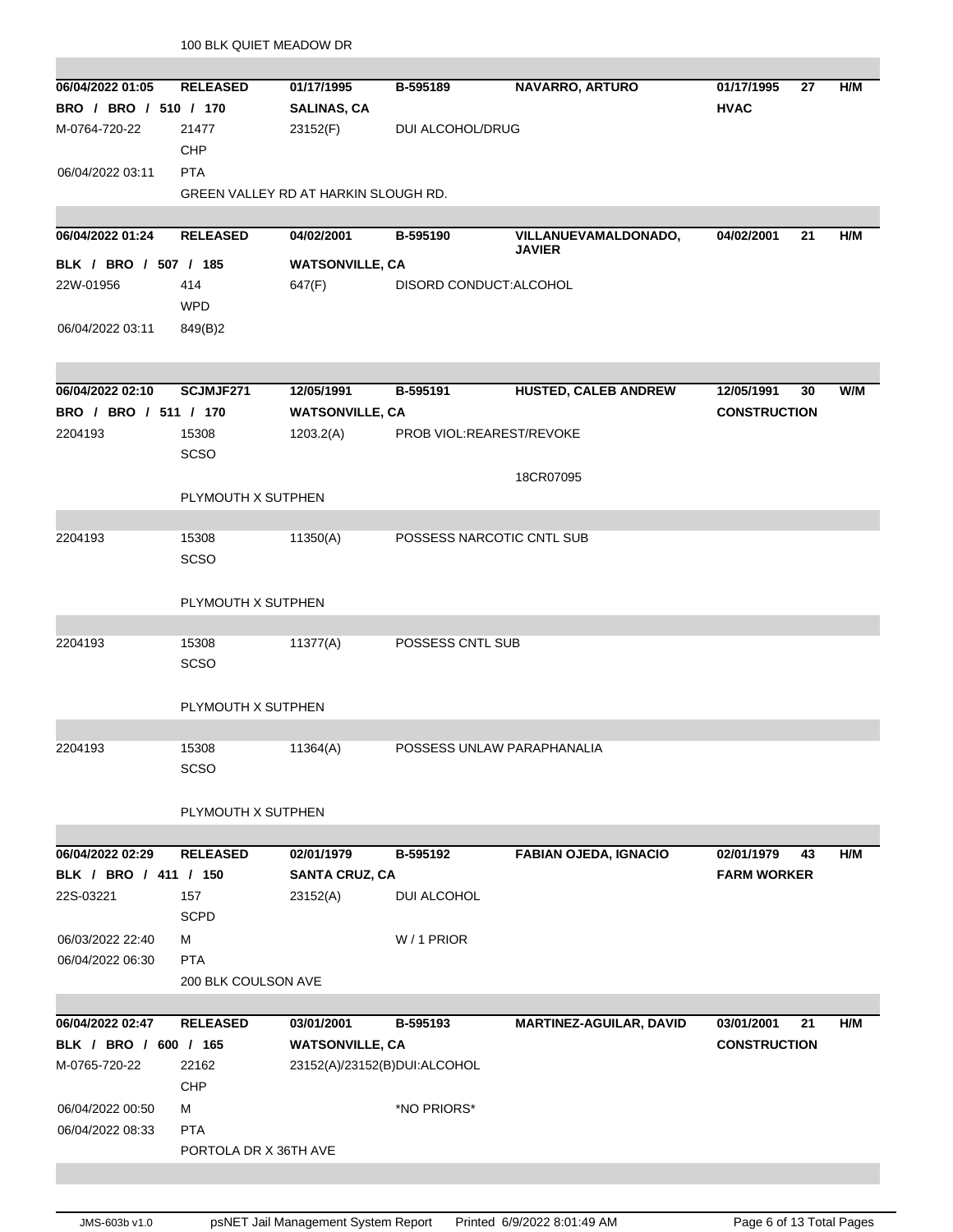| M-0765-720-22         | 22162<br>CHP            | 12500(A)                     | DRIVE W/O LICENSE           |                              |                |    |     |
|-----------------------|-------------------------|------------------------------|-----------------------------|------------------------------|----------------|----|-----|
| 06/04/2022 08:33      | <b>PTA</b>              |                              |                             |                              |                |    |     |
|                       | PORTOLA DR X 36TH AVE   |                              |                             |                              |                |    |     |
|                       |                         |                              |                             |                              |                |    |     |
| 06/04/2022 04:02      | <b>RELEASED</b>         | 04/21/1983                   | B-595194                    | <b>BAIRD, WILLIAM OWEN</b>   | 04/21/1983     | 39 | W/M |
| XXX / BLU / 600 / 160 |                         | SOQUEL, CA                   |                             |                              | <b>PLUMBER</b> |    |     |
| M-0766-720-22         | 22329                   | 23152(A)/23152(B)DUI:ALCOHOL |                             |                              |                |    |     |
|                       | <b>CHP</b>              |                              |                             |                              |                |    |     |
| 06/04/2022 10:23      | <b>PTA</b>              |                              |                             |                              |                |    |     |
|                       | 1-100 BLK X GROSS       |                              |                             |                              |                |    |     |
| M-0766-720-22         | 22329                   | 148(A)(1)                    | OBSTRUCT/ETC PUB OFCR/ETC   |                              |                |    |     |
|                       | CHP                     |                              |                             |                              |                |    |     |
| 06/04/2022 10:23      | <b>PTA</b>              |                              |                             |                              |                |    |     |
|                       | 1-100 BLK X GROSS       |                              |                             |                              |                |    |     |
|                       |                         |                              |                             |                              |                |    |     |
| 06/04/2022 04:30      | <b>RELEASED</b>         | 07/21/1979                   | B-595195                    | <b>CAULDERONTORRES, RAUL</b> | 07/21/1979     | 42 | H/M |
| BRO / BLK / 508 / 200 |                         | <b>CAPITOLA, CA</b>          |                             |                              |                |    |     |
| M-0766-720-22         | 21477                   | 647(F)                       | DISORD CONDUCT: ALCOHOL     |                              |                |    |     |
|                       | <b>CHP</b>              |                              |                             |                              |                |    |     |
| 06/04/2022 06:32      | <b>PTA</b>              |                              |                             |                              |                |    |     |
|                       | GROSS RD AT 41ST AVE    |                              |                             |                              |                |    |     |
| M-0766-720-22         | 21477                   | 148(A)(1)                    | OBSTRUCT/ETC PUB OFCR/ETC   |                              |                |    |     |
|                       | <b>CHP</b>              |                              |                             |                              |                |    |     |
| 06/04/2022 06:32      | <b>PTA</b>              |                              |                             |                              |                |    |     |
|                       | GROSS RD AT 41ST AVE    |                              |                             |                              |                |    |     |
|                       |                         |                              |                             |                              |                |    |     |
|                       |                         |                              |                             |                              |                |    |     |
| 06/04/2022 11:59      | SCJMJABUNKC0110/24/1994 |                              | B-595196                    | <b>SCOTT, JAMES ONEAL</b>    | 10/24/1994     | 27 | B/M |
| BLK / BRO / 510 / 160 |                         | <b>WATSONVILLE, CA</b>       |                             |                              |                |    |     |
| 22S-03230             | 179<br><b>SCPD</b>      | 422                          | THRTN CRIME: INT: TERRORIZE |                              |                |    |     |
|                       |                         | 22CR02005                    |                             | 22CR02005                    |                |    |     |
|                       | 900 BLOCK PACIFIC AVE   |                              |                             |                              |                |    |     |
|                       |                         |                              |                             |                              |                |    |     |
| 22S-03230             | 179<br><b>SCPD</b>      | 148(A)(1)                    | OBSTRUCT/ETC PUB OFCR/ETC   |                              |                |    |     |
|                       |                         |                              |                             |                              |                |    |     |
|                       | 900 BLOCK PACIFIC AVE   |                              |                             |                              |                |    |     |
|                       |                         |                              |                             |                              |                |    |     |
| 22S-03230             | 179                     | 11364(A)                     | POSSESS UNLAW PARAPHANALIA  |                              |                |    |     |
|                       | <b>SCPD</b>             |                              |                             |                              |                |    |     |
|                       |                         | 22CR02005                    |                             | 22CR02005                    |                |    |     |
|                       | 900 BLOCK PACIFIC AVE   |                              |                             |                              |                |    |     |
|                       |                         |                              |                             |                              |                |    |     |
| 22S-03230             | 179<br><b>SCPD</b>      | 602.1(A)                     | TRESPASS PUBLIC BUSINESS    |                              |                |    |     |
|                       |                         | 22CR02005                    |                             | 22CR02005                    |                |    |     |
|                       | 900 BLOCK PACIFIC AVE   |                              |                             |                              |                |    |     |
|                       |                         |                              |                             |                              |                |    |     |
| 22S-03230             | 179                     | 11350(A)                     | POSSESS NARCOTIC CNTL SUB   |                              |                |    |     |
|                       | <b>SCPD</b>             |                              |                             |                              |                |    |     |
|                       | 900 BLOCK PACIFIC AVE   |                              |                             |                              |                |    |     |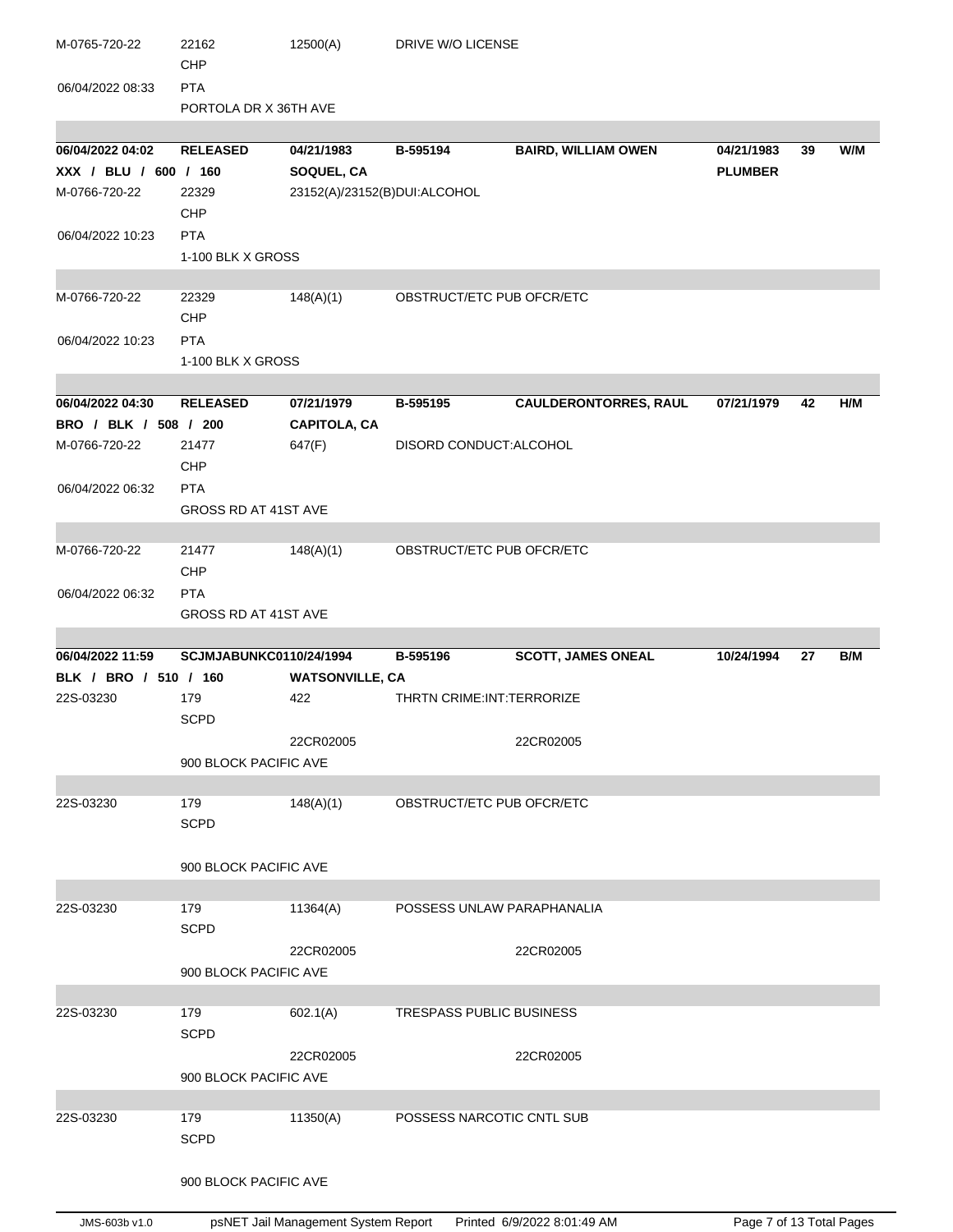| 06/04/2022 13:33      | <b>RELEASED</b>                | 01/29/2001                          | B-595197                 | PEREZ, DOUGLAS              | 01/29/2001               | 21 | /M  |
|-----------------------|--------------------------------|-------------------------------------|--------------------------|-----------------------------|--------------------------|----|-----|
| BLK / BRO / /         |                                | <b>SANTA CRUZ, CA</b>               |                          |                             |                          |    |     |
| 2204202               | 14011                          | 148(A)(1)                           |                          | OBSTRUCT/ETC PUB OFCR/ETC   |                          |    |     |
|                       | <b>SCSO</b>                    |                                     |                          |                             |                          |    |     |
| 06/04/2022 16:03      | <b>PTA</b>                     |                                     |                          |                             |                          |    |     |
|                       | 1500 BLK 17TH AVE              |                                     |                          |                             |                          |    |     |
|                       |                                |                                     |                          |                             |                          |    |     |
| 2204202               | 14011                          | 23103                               | <b>RECKLESS DRIVING</b>  |                             |                          |    |     |
|                       | <b>SCSO</b>                    |                                     |                          |                             |                          |    |     |
| 06/04/2022 16:03      | <b>PTA</b>                     |                                     |                          |                             |                          |    |     |
|                       | <b>1500 BLK 17TH AVE</b>       |                                     |                          |                             |                          |    |     |
| 06/04/2022 14:12      | <b>SCJMJFBUNKA0306/10/1982</b> |                                     | B-595198                 | <b>MACIAS, NICO MONTANO</b> | 06/10/1982               | 39 | W/M |
| BRO / BRO / 601 / 190 |                                | <b>SANTA CRUZ, CA</b>               |                          |                             |                          |    |     |
| 22S-03228             | 171                            | 69                                  | OBSTRUCT/RESIST EXEC OFF |                             |                          |    |     |
|                       | <b>SCPD</b>                    |                                     |                          |                             |                          |    |     |
|                       |                                |                                     |                          | 22CR02343                   |                          |    |     |
|                       | MISSION ST AND FAIR AVE        |                                     |                          |                             |                          |    |     |
|                       |                                |                                     |                          |                             |                          |    |     |
| 22S-03228             | 171<br><b>SCPD</b>             | 647(F)                              | DISORD CONDUCT: ALCOHOL  |                             |                          |    |     |
|                       |                                |                                     |                          | 22CR02343                   |                          |    |     |
|                       | <b>MISSION ST AND FAIR AVE</b> |                                     |                          |                             |                          |    |     |
|                       |                                |                                     |                          |                             |                          |    |     |
| 22S-03228             | 171                            | 1203.2                              |                          | PROB VIOL:REARREST/REVOKE   |                          |    |     |
|                       | <b>SCPD</b>                    |                                     |                          |                             |                          |    |     |
|                       |                                |                                     |                          | 21CR04610                   |                          |    |     |
|                       | MISSION ST AND FAIR AVE        |                                     |                          |                             |                          |    |     |
|                       |                                |                                     |                          |                             |                          |    |     |
| 22S-03228             | 171<br><b>SCPD</b>             | 243(B)                              | BATT PO/EMERG PRSNL/ETC  |                             |                          |    |     |
|                       |                                |                                     |                          |                             |                          |    |     |
|                       | MISSION ST AND FAIR AVE        |                                     |                          | 22CR02343                   |                          |    |     |
|                       |                                |                                     |                          |                             |                          |    |     |
| 22S-03228             | 171                            | 1203.2                              |                          | PROB VIOL:REARREST/REVOKE   |                          |    |     |
|                       | <b>SCPD</b>                    |                                     |                          |                             |                          |    |     |
|                       |                                |                                     |                          | 21CR03247                   |                          |    |     |
|                       | MISSION ST AND FAIR AVE        |                                     |                          |                             |                          |    |     |
|                       |                                |                                     |                          |                             |                          |    |     |
| 06/04/2022 14:39      | SCJMJABUNKE0111/28/1963        |                                     | B-595199                 |                             | 11/28/1963               | 58 | H/M |
| BLK / BRO / 504 / 145 |                                | <b>WATSONVILLE, CA</b>              |                          |                             |                          |    |     |
| 22W-01958             | 409<br><b>WPD</b>              | 243(E)(1)                           |                          | BAT:SPOUSE/EX SP/DATE/ETC   |                          |    |     |
| 06/04/2022 13:02      | м                              | BW                                  | SNT 90 / CTS 4           |                             |                          |    |     |
|                       |                                | 19CR04513                           |                          | 19CR04513                   |                          |    |     |
|                       | 200 BLK UNION ST               |                                     |                          |                             |                          |    |     |
|                       |                                |                                     |                          |                             |                          |    |     |
| 22W-01958             | 409                            | 11364(A)                            |                          | POSSESS UNLAW PARAPHANALIA  |                          |    |     |
|                       | <b>WPD</b>                     |                                     |                          |                             |                          |    |     |
|                       |                                |                                     |                          |                             |                          |    |     |
|                       | 200 BLK UNION ST               |                                     |                          |                             |                          |    |     |
|                       |                                |                                     |                          |                             |                          |    |     |
| 22W-01958             | 409                            | 11377(A)                            |                          | POSS CONTROLLED SUBSTANCE   |                          |    |     |
|                       | <b>WPD</b>                     |                                     |                          |                             |                          |    |     |
| JMS-603b v1.0         |                                | psNET Jail Management System Report |                          | Printed 6/9/2022 8:01:49 AM | Page 8 of 13 Total Pages |    |     |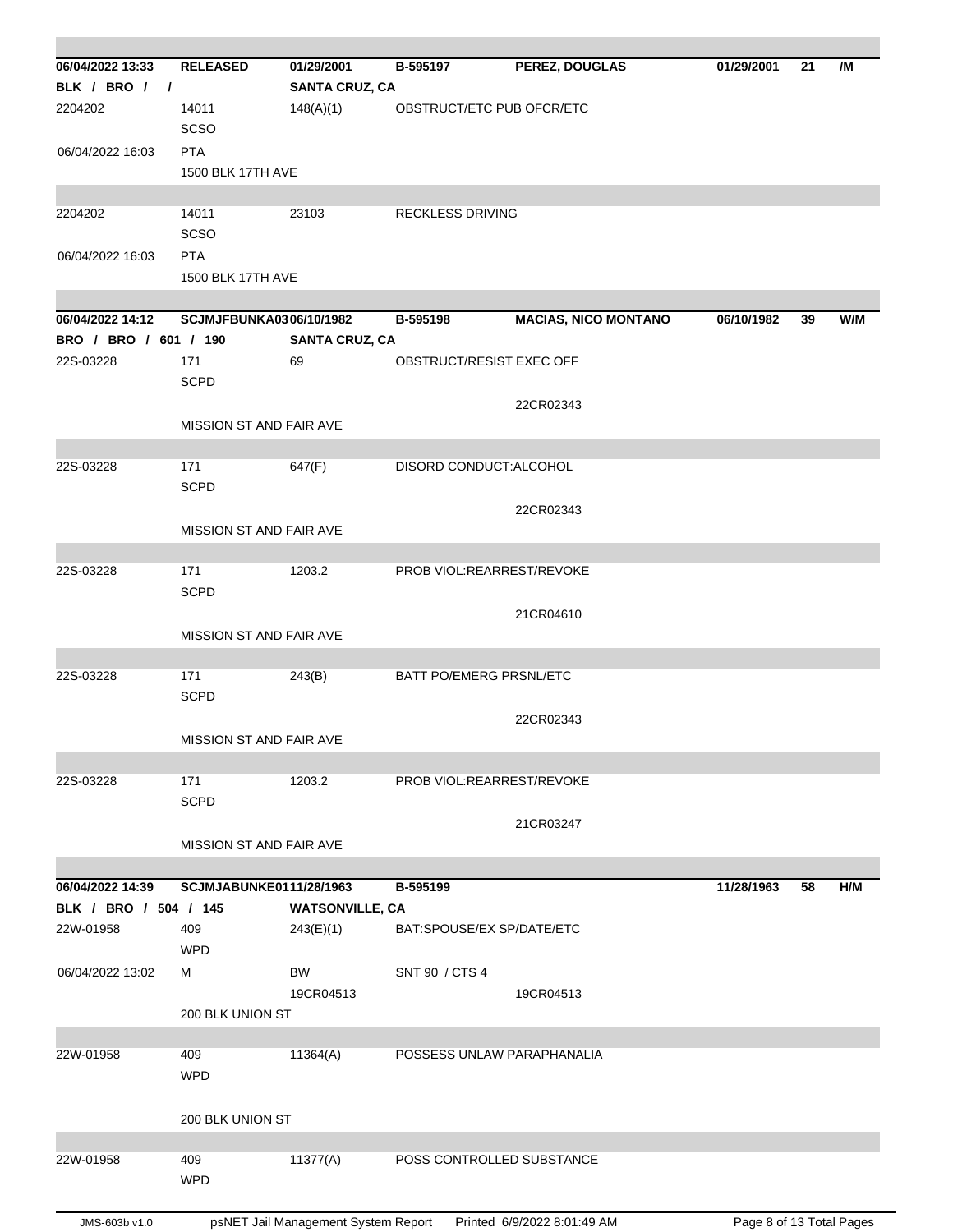| JMS-603b v1.0         |                         | psNET Jail Management System Report |                                | Printed 6/9/2022 8:01:49 AM     | Page 9 of 13 Total Pages |    |     |
|-----------------------|-------------------------|-------------------------------------|--------------------------------|---------------------------------|--------------------------|----|-----|
|                       |                         |                                     |                                |                                 |                          |    |     |
| 2204214               | 14489                   | 647(F)                              | DISORD CONDUCT: ALCOHOL        |                                 |                          |    |     |
| BRO / HAZ / 504 / 140 |                         | <b>SANTA CRUZ, CA</b>               |                                |                                 |                          |    |     |
| 06/04/2022 19:59      | <b>RELEASED</b>         | 08/06/1983                          | B-595202                       | <b>NEWMAN, KARAN</b>            | 08/06/1983               | 38 | W/F |
|                       | <b>SAN LORENZO PARK</b> |                                     |                                |                                 |                          |    |     |
|                       |                         | 21CR05413                           |                                | 21CR05413                       |                          |    |     |
|                       |                         |                                     |                                |                                 |                          |    |     |
|                       | SCSO                    |                                     |                                |                                 |                          |    |     |
| 2204209               | 13564                   | 240                                 | ASSAULT ON PERSON              |                                 |                          |    |     |
|                       | <b>SAN LORENZO PARK</b> |                                     |                                |                                 |                          |    |     |
|                       |                         | 21CR05413                           |                                | 21CR05413                       |                          |    |     |
|                       | SCSO                    |                                     |                                |                                 |                          |    |     |
| 2204209               | 13564                   | 240                                 | ASSAULT ON PERSON              |                                 |                          |    |     |
|                       |                         |                                     |                                |                                 |                          |    |     |
|                       | <b>SAN LORENZO PARK</b> |                                     |                                |                                 |                          |    |     |
|                       |                         | 21CR01549                           |                                | 21CR01549                       |                          |    |     |
|                       | SCSO                    |                                     |                                |                                 |                          |    |     |
| 2204209               | 13564                   | 646.9(A)                            | <b>STALKING</b>                |                                 |                          |    |     |
|                       |                         |                                     |                                |                                 |                          |    |     |
|                       | <b>SAN LORENZO PARK</b> |                                     |                                |                                 |                          |    |     |
|                       |                         | 21CR01643                           |                                | 21CR01643                       |                          |    |     |
|                       | SCSO                    |                                     |                                |                                 |                          |    |     |
| 2204209               | 13564                   | 422                                 | THRTN CRIME: INT: TERRORIZE    |                                 |                          |    |     |
|                       |                         |                                     |                                |                                 |                          |    |     |
|                       | SAN LORENZO PARK        |                                     |                                |                                 |                          |    |     |
|                       |                         | 21CR02309                           |                                | 21CR02309                       |                          |    |     |
|                       | SCSO                    |                                     |                                |                                 |                          |    |     |
| 2204209               | 13564                   | 459                                 | BURGLARY: SECOND DEGREE        |                                 |                          |    |     |
|                       |                         |                                     |                                |                                 |                          |    |     |
|                       | <b>SAN LORENZO PARK</b> |                                     |                                |                                 |                          |    |     |
|                       |                         | 21CR05142                           |                                | 21CR05142                       |                          |    |     |
|                       | SCSO                    |                                     |                                |                                 |                          |    |     |
| 2204209               | 13564                   | 602                                 | <b>TRESPASSING</b>             |                                 |                          |    |     |
|                       |                         |                                     |                                |                                 |                          |    |     |
|                       | <b>SAN LORENZO PARK</b> |                                     |                                |                                 |                          |    |     |
|                       |                         | 21CR05413                           |                                | 21CR05413                       |                          |    |     |
|                       | SCSO                    |                                     |                                |                                 |                          |    |     |
| 2204209               | 13564                   | 243(B)                              | <b>BATT PO/EMERG PRSNL/ETC</b> |                                 |                          |    |     |
| BLK / BRO / 509 / 175 |                         | <b>SANTA CRUZ, CA</b>               |                                |                                 | <b>YARD WORK</b>         |    |     |
| 06/04/2022 16:57      | SCJMJFBUNKB0310/04/1965 |                                     | B-595201                       | <b>NEGRON, ROBERT PAUL</b>      | 10/04/1965               | 56 | W/M |
|                       |                         |                                     |                                |                                 |                          |    |     |
|                       | 100 BLK WHITING RD      |                                     |                                |                                 |                          |    |     |
| 06/04/2022 20:38      | <b>BOND</b>             |                                     |                                |                                 |                          |    |     |
|                       | <b>SCSO</b>             |                                     |                                |                                 |                          |    |     |
| 2204206               | 13995                   | 243(E)(1)                           | BAT:SPOUSE/EX SP/DATE/ETC      |                                 |                          |    |     |
| BRO / BLU / 509 / 180 |                         | <b>WATSONVILLE, CA</b>              |                                |                                 | <b>CONSTRUCTION</b>      |    |     |
| 06/04/2022 15:44      | <b>RELEASED</b>         | 09/14/1978                          | B-595200                       |                                 | 09/14/1978               | 43 | W/M |
|                       |                         |                                     |                                |                                 |                          |    |     |
|                       | 200 BLK UNION ST        |                                     |                                |                                 |                          |    |     |
|                       | <b>WPD</b>              |                                     |                                |                                 |                          |    |     |
| 22W-01958             | 409                     | 11377                               |                                | POSSESSION OF MOST COMMON DRUGS |                          |    |     |
|                       |                         |                                     |                                |                                 |                          |    |     |
|                       | 200 BLK UNION ST        |                                     |                                |                                 |                          |    |     |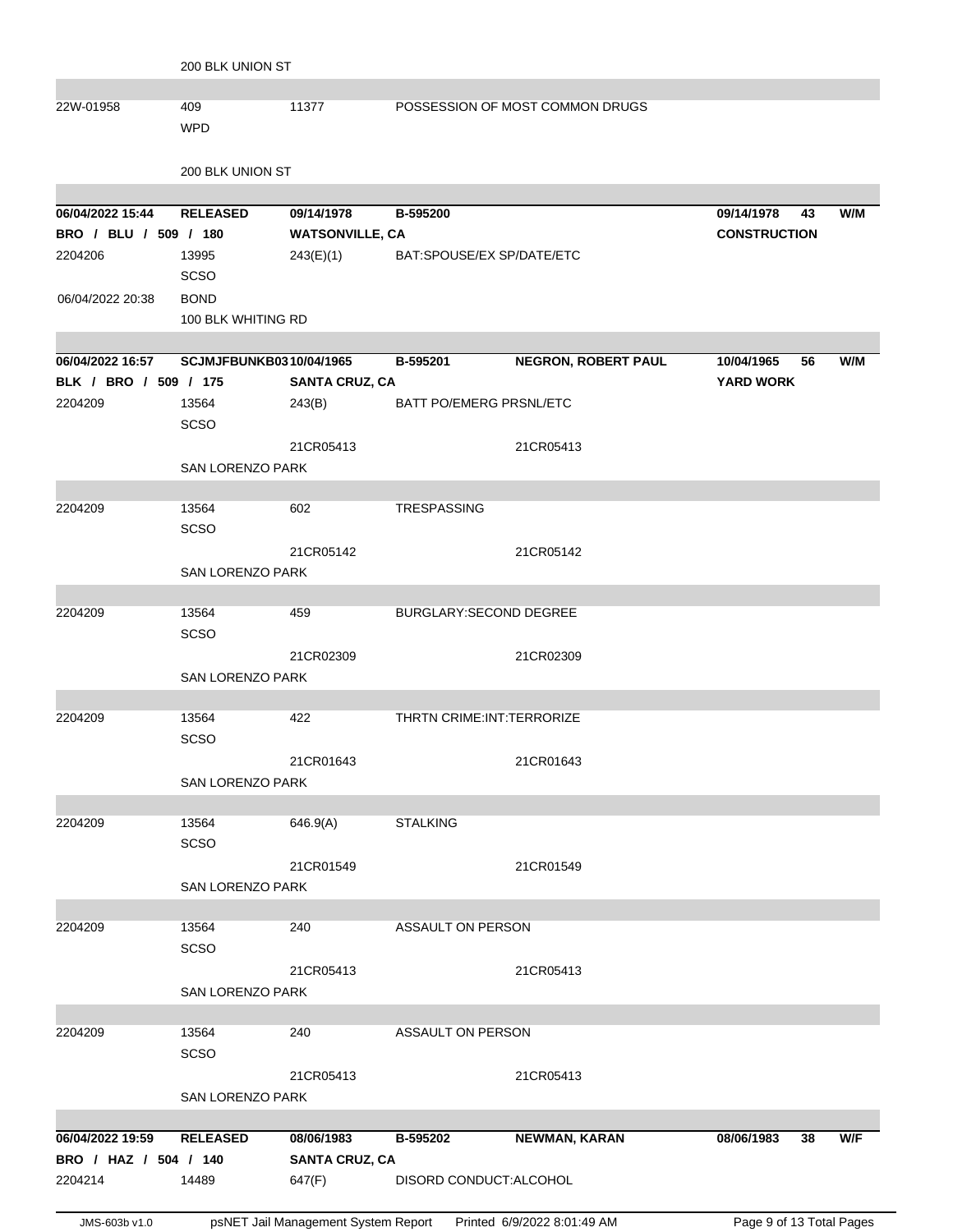|                                        | <b>SCSO</b>                    |                              |                                |                               |                     |     |
|----------------------------------------|--------------------------------|------------------------------|--------------------------------|-------------------------------|---------------------|-----|
| 06/05/2022 06:19                       | <b>PTA</b>                     |                              |                                |                               |                     |     |
|                                        | <b>3OTH AVE/CAPITOLA AVE</b>   |                              |                                |                               |                     |     |
|                                        |                                |                              |                                |                               |                     |     |
| 2204214                                | 14489<br><b>SCSO</b>           | 148(A)(1)                    | OBSTRUCT/ETC PUB OFCR/ETC      |                               |                     |     |
| 06/05/2022 06:19                       | <b>PTA</b>                     |                              |                                |                               |                     |     |
|                                        | 3OTH AVE/CAPITOLA AVE          |                              |                                |                               |                     |     |
|                                        |                                |                              |                                |                               |                     |     |
| 06/04/2022 21:53                       | <b>RELEASED</b>                | 05/24/1985                   | B-595203                       | <b>OFFILL, MICHAEL JORDAN</b> | 05/24/1985<br>37    | W/M |
| BLN / HAZ / 602 / 180                  |                                | <b>SANTA CRUZ, CA</b>        |                                |                               |                     |     |
| 220604NOR-0190                         | 1674                           | 148(A)(1)                    | OBSTRUCT/ETC PUB OFCR/ETC      |                               |                     |     |
|                                        | CA ST PARKS                    |                              |                                |                               |                     |     |
| 06/04/2022 23:52                       | <b>PTA</b>                     |                              |                                |                               |                     |     |
|                                        | <b>HENRY COWELL STATE PARK</b> |                              |                                |                               |                     |     |
|                                        |                                |                              |                                |                               |                     |     |
| 06/04/2022 23:18                       | <b>RELEASED</b>                | 02/09/2001                   | B-595204                       | ARGEL, ISAAC MANUEL           | 02/09/2001<br>21    | H/M |
| BRO / HAZ / 510 / 150                  |                                | SOQUEL, CA                   |                                |                               | <b>MAINTANENCE</b>  |     |
| M-0768-720-22                          | 21477<br>CHP                   | 23152(A)/23152(B)DUI:ALCOHOL |                                |                               |                     |     |
| 06/05/2022 01:03                       | <b>PTA</b>                     |                              |                                |                               |                     |     |
|                                        | MAIN ST AT PORTER ST           |                              |                                |                               |                     |     |
|                                        |                                |                              |                                |                               |                     |     |
| 06/04/2022 23:36                       | <b>RELEASED</b>                | 09/15/1997                   | B-595205                       | <b>ESTANQUERO, RICARDO</b>    | 09/15/1997<br>24    | H/M |
| BLK / BRO / 507 / 190                  |                                | FREEDOM, CA                  |                                |                               | <b>CONSTRUCTION</b> |     |
| 22W-01963                              | 427                            | 647(F)                       | DISORD CONDUCT: ALCOHOL        |                               |                     |     |
|                                        | <b>WPD</b>                     |                              |                                |                               |                     |     |
| 06/05/2022 03:35                       | 849(B)2                        |                              |                                |                               |                     |     |
|                                        | 1-100 BLK BRENNAN ST           |                              |                                |                               |                     |     |
|                                        |                                |                              |                                |                               |                     |     |
|                                        |                                |                              |                                |                               |                     |     |
| 06/05/2022 01:45                       | <b>RELEASED</b>                | 12/15/1996                   | B-595206                       | <b>VERAR RAMENO, ROSENDO</b>  | 12/15/1996<br>25    | H/M |
| BLK / BLK / 505 / 180                  |                                | <b>WATSONVILLE, CA</b>       |                                |                               | <b>LANDSCAPING</b>  |     |
| M077072022                             | 22329                          | 23152(A)/23152(B)DUI:ALCOHOL |                                |                               |                     |     |
|                                        | <b>CHP</b>                     |                              |                                |                               |                     |     |
| 06/05/2022 05:59                       | <b>PTA</b>                     |                              |                                |                               |                     |     |
|                                        | SR-129 AT CARLTON RD.          |                              |                                |                               |                     |     |
| 06/05/2022 02:17                       | <b>RELEASED</b>                | 12/07/1977                   | B-595207                       | <b>STIGER, MICHAEL RYAN</b>   | 12/07/1977<br>44    | W/M |
|                                        |                                |                              |                                | <b>GRAHAM</b>                 |                     |     |
| BRO / HAZ / 601 / 295<br>M-0771-720-22 | 21702                          | <b>FELTON, CA</b>            |                                |                               | <b>MECHANIC</b>     |     |
|                                        | <b>CHP</b>                     | 23152(A)                     | DUI ALCOHOL                    |                               |                     |     |
| 06/05/2022 04:24                       | <b>PTA</b>                     |                              |                                |                               |                     |     |
|                                        | SOQUEL DR X PORTER ST          |                              |                                |                               |                     |     |
|                                        |                                |                              |                                |                               |                     |     |
| 06/05/2022 03:08                       | SCJMJO11                       | 07/20/1989                   | B-595208                       | <b>BEUS, BRITTANY LEE</b>     | 07/20/1989<br>32    | W/F |
| BRO / BRO / 504 / 115                  |                                | <b>BRICKDALE, CA</b>         |                                |                               | <b>LANDSCAPE</b>    |     |
| 2204224                                | 13939                          | 11364(A)                     | POSSESS UNLAW PARAPHANALIA     |                               |                     |     |
|                                        | <b>SCSO</b>                    |                              |                                |                               |                     |     |
|                                        |                                |                              |                                | 22CR02367                     |                     |     |
|                                        | 1500 BLK SOQUEL DR             |                              |                                |                               |                     |     |
|                                        |                                |                              |                                |                               |                     |     |
| 2204224                                | 13939<br>SCSO                  | 3056                         | <b>VIOLATION OF PAROLE:FEL</b> |                               |                     |     |
|                                        |                                |                              |                                | WG3517                        |                     |     |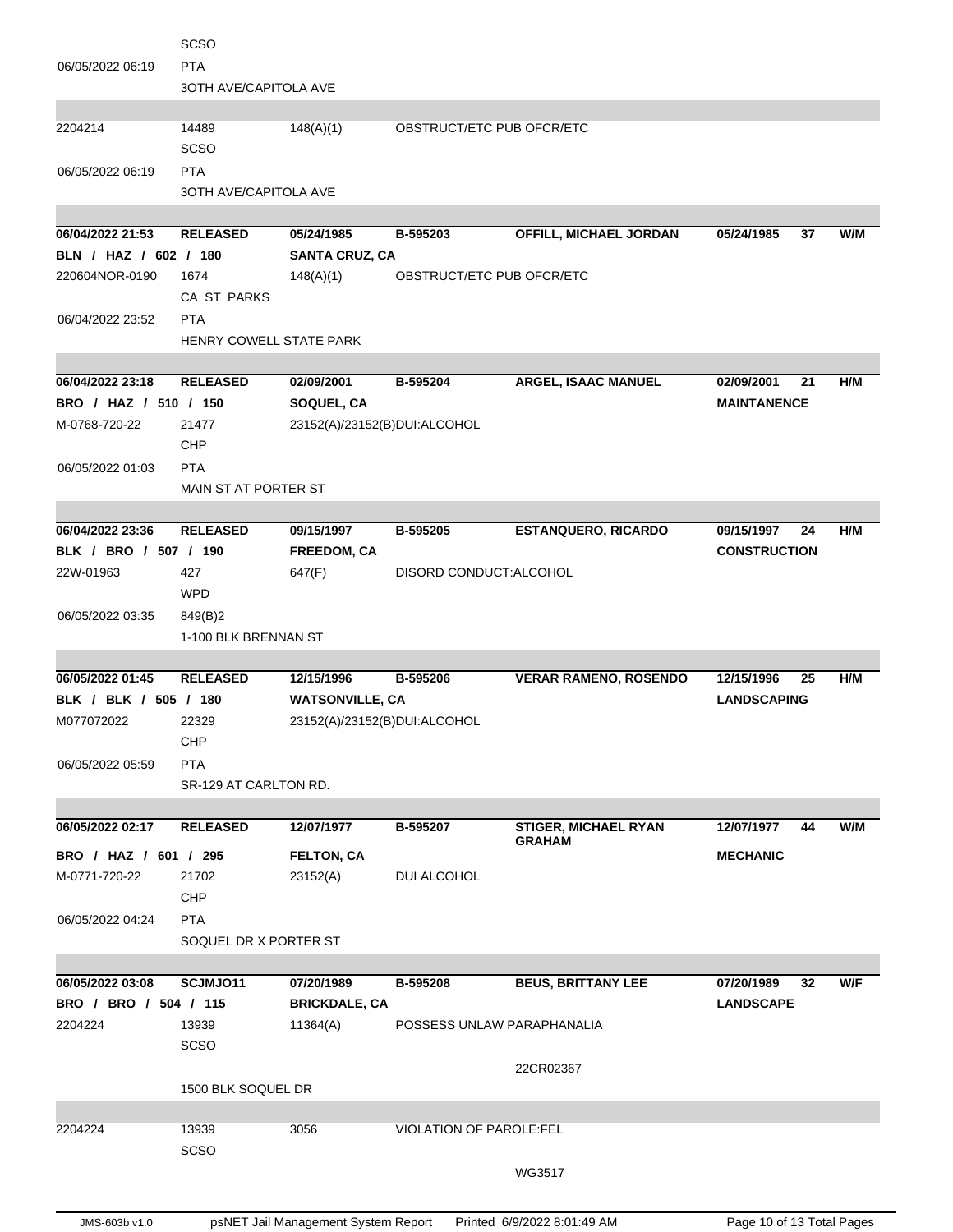|                                        | 1500 BLK SOQUEL DR             |                                            |                           |                                                 |                     |    |     |
|----------------------------------------|--------------------------------|--------------------------------------------|---------------------------|-------------------------------------------------|---------------------|----|-----|
|                                        |                                |                                            |                           |                                                 |                     |    |     |
| 2204224                                | 13939<br><b>SCSO</b>           | 14601.2(A)                                 | DRIV:SUSP/ETC LIC:DUI:VIO |                                                 |                     |    |     |
| 06/05/2022 02:16                       | м                              | OC WARR<br>B2003232                        | LOS ALTOS PD              | B2003232                                        |                     |    |     |
|                                        | 1500 BLK SOQUEL DR             |                                            |                           |                                                 |                     |    |     |
| 2204224                                | 13939                          | 484(A)                                     | PETTY THEFT               |                                                 |                     |    |     |
|                                        | <b>SCSO</b>                    |                                            |                           |                                                 |                     |    |     |
|                                        |                                |                                            |                           | 22CR02368                                       |                     |    |     |
|                                        | 1500 BLK SOQUEL DR             |                                            |                           |                                                 |                     |    |     |
|                                        |                                |                                            |                           |                                                 |                     |    |     |
| 06/05/2022 03:36                       | <b>RELEASED</b>                | 02/03/1995                                 | B-595209                  | <b>SALVIA, ANTHONY R</b>                        | 02/03/1995          | 27 | W/M |
| BLN / BLU / 511 / 140<br>M-0772-720-22 | 22349                          | SOQUEL, CA<br>23152(A)/23152(B)DUI:ALCOHOL |                           |                                                 | <b>SERVER</b>       |    |     |
|                                        | <b>CHP</b>                     |                                            |                           |                                                 |                     |    |     |
| 06/05/2022 06:01                       | <b>PTA</b>                     |                                            |                           |                                                 |                     |    |     |
|                                        |                                | SOQUEL SAN JOSE RD JSO LOS ROBLES RD       |                           |                                                 |                     |    |     |
|                                        |                                |                                            |                           |                                                 |                     |    |     |
| 06/05/2022 04:40                       | <b>RELEASED</b>                | 12/16/1998                                 | B-595210                  | HERNANDEZ TORREZ, GIOVANNI12/16/1998            |                     | 23 | H/M |
| BLK / BRO / 509 / 190                  |                                | FREEDOM, CA                                |                           |                                                 |                     |    |     |
| M-0773-720-22                          | 21477                          | 23152(A)/23152(B)DUI:ALCOHOL               |                           |                                                 |                     |    |     |
|                                        | CHP                            |                                            |                           |                                                 |                     |    |     |
| 06/05/2022 08:17                       | <b>PTA</b>                     |                                            |                           |                                                 |                     |    |     |
|                                        | <b>MARIN AT FREEDOM</b>        |                                            |                           |                                                 |                     |    |     |
| M-0773-720-22                          | 21477                          | 14601.2(A)                                 | DRIV:SUSP/ETC LIC:DUI:VIO |                                                 |                     |    |     |
|                                        | <b>CHP</b>                     |                                            |                           |                                                 |                     |    |     |
| 06/05/2022 08:17                       | <b>PTA</b>                     |                                            |                           |                                                 |                     |    |     |
|                                        | <b>MARIN AT FREEDOM</b>        |                                            |                           |                                                 |                     |    |     |
|                                        |                                |                                            |                           |                                                 |                     |    |     |
| 06/05/2022 06:52                       | <b>RELEASED</b>                | 05/19/1995                                 | B-595211                  | <b>CANDELARIA, CAMERON</b><br><b>DALLABETTA</b> | 05/19/1995          | 27 | W/M |
| BRO / BRO / 507 / 145                  |                                | <b>NEWPORT BEACH, CA</b>                   |                           |                                                 |                     |    |     |
| 22-573                                 | 817                            | 647(F)                                     | DISORD CONDUCT:ALCOHOL    |                                                 |                     |    |     |
|                                        | <b>UCSC PD</b>                 |                                            |                           |                                                 |                     |    |     |
| 06/05/2022 16:07                       | 849(B)2                        |                                            |                           |                                                 |                     |    |     |
|                                        | <b>UCSC CAMPUS</b>             |                                            |                           |                                                 |                     |    |     |
| 06/05/2022 08:40                       | <b>RELEASED</b>                | 02/03/1982                                 | B-595212                  | <b>SIMMONS, PAUL THOMAS</b>                     | 02/03/1982          | 40 | W/M |
| BRO / BRO / 508 / 145                  |                                | <b>SANTA CRUZ, CA</b>                      |                           |                                                 | <b>CONSTRUCTION</b> |    |     |
| 22S-03246                              | 177                            | 647(F)                                     | DISORD CONDUCT: ALCOHOL   |                                                 |                     |    |     |
|                                        | <b>SCPD</b>                    |                                            |                           |                                                 |                     |    |     |
| 06/05/2022 21:50                       | 849(B)2                        |                                            |                           |                                                 |                     |    |     |
|                                        | <b>OCEAN ST &amp; PLYMOUTH</b> |                                            |                           |                                                 |                     |    |     |
|                                        |                                |                                            |                           |                                                 |                     |    |     |
| 06/05/2022 20:23                       | <b>RELEASED</b>                | 05/15/1982                                 | B-595213                  | PINEDA, JEREMY DUSTIN                           | 05/15/1982          | 40 | W/M |
| BRO / BRO / 600 / 200<br>22-4241       | 15950                          | APTOS, CA                                  | DISORD CONDUCT: ALCOHOL   |                                                 |                     |    |     |
|                                        | <b>SCSO</b>                    | 647(F)                                     |                           |                                                 |                     |    |     |
| 06/06/2022 02:51                       | <b>BOND</b>                    | 21CR04184                                  |                           | 21CR04184                                       |                     |    |     |
|                                        | 2300 BLK SOQUEL DR             |                                            |                           |                                                 |                     |    |     |
|                                        |                                |                                            |                           |                                                 |                     |    |     |
| 06/05/2022 21:02                       | <b>RELEASED</b>                | 08/19/1987                                 | B-595214                  | <b>MARTINEZ, WILMER</b>                         | 08/19/1987          | 34 | H/M |
|                                        |                                |                                            |                           |                                                 |                     |    |     |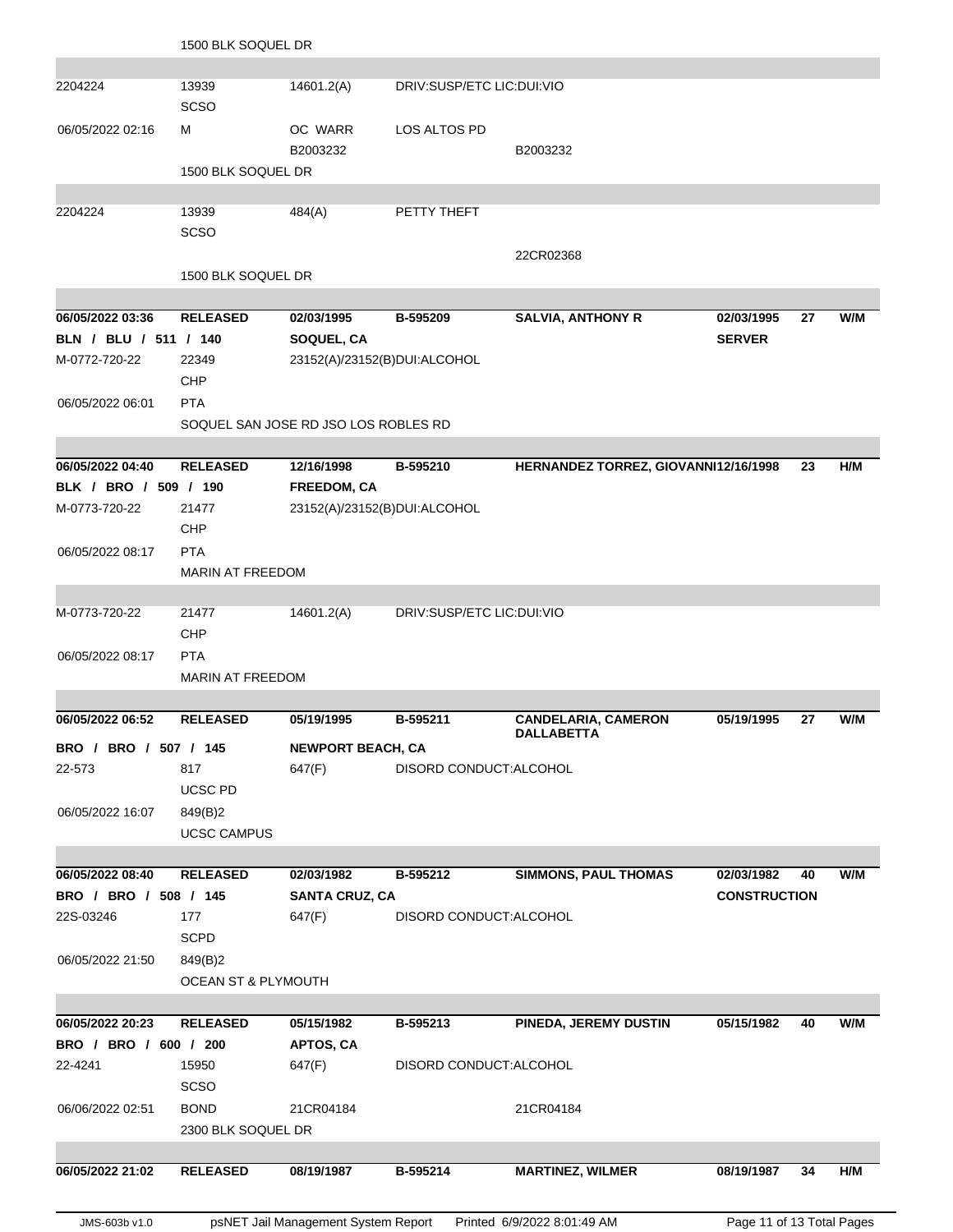| BLK / BRO / 510 / 170 |                         | <b>SANTA CRUZ, CA</b>               | <b>LANDSCAPING</b>                 |                      |     |
|-----------------------|-------------------------|-------------------------------------|------------------------------------|----------------------|-----|
| 22S-03254             | 164                     | 23152(A)/23152(B)DUI:ALCOHOL        |                                    |                      |     |
|                       | <b>SCPD</b>             |                                     |                                    |                      |     |
| 06/05/2022 16:57      | м                       |                                     | **1 PRIOR**                        |                      |     |
| 06/06/2022 11:42      | <b>PTA</b>              |                                     |                                    |                      |     |
|                       | <b>MISSION AND FAIR</b> |                                     |                                    |                      |     |
|                       |                         |                                     |                                    |                      |     |
| 22S-03254             | 164                     | 14601.2(A)                          | DRIV:SUSP/ETC LIC:DUI:VIO          |                      |     |
|                       | <b>SCPD</b>             |                                     |                                    |                      |     |
| 06/06/2022 11:42      | <b>PTA</b>              |                                     |                                    |                      |     |
|                       | <b>MISSION AND FAIR</b> |                                     |                                    |                      |     |
|                       |                         |                                     |                                    |                      |     |
| 06/05/2022 21:26      | <b>RELEASED</b>         | 02/28/1966                          | TINDEL, DAVID ALLEN<br>B-595215    | 02/28/1966<br>56     | X/M |
| BRO / BRO / 510 / 185 |                         | LOS GATOS, CA                       |                                    | <b>FARMER</b>        |     |
| 220605NOR-0178        | 1665                    | 273.5                               | <b>INFLICT CRPL INJ SP/COHAB</b>   |                      |     |
|                       | CA ST PARKS             |                                     |                                    |                      |     |
| 06/06/2022 14:18      | <b>CASH BAIL</b>        |                                     |                                    |                      |     |
|                       |                         | NEW BRIGHTON STATE BEACH CAMPGROUND |                                    |                      |     |
|                       |                         |                                     |                                    |                      |     |
| 220605NOR-0178        | 1665                    | 647(F)                              | DISORD CONDUCT: ALCOHOL            |                      |     |
|                       | CA ST PARKS             |                                     |                                    |                      |     |
| 06/06/2022 14:18      | <b>CASH BAIL</b>        |                                     |                                    |                      |     |
|                       |                         | NEW BRIGHTON STATE BEACH CAMPGROUND |                                    |                      |     |
|                       |                         |                                     |                                    |                      |     |
| 06/05/2022 21:45      | <b>RELEASED</b>         | 03/30/1983                          | ZUMINI, JOSEPH MATTHEW<br>B-595216 | 03/30/1983<br>39     | W/M |
| BRO / BRO / 508 / 170 |                         | <b>LAS VEGAS, NV</b>                |                                    | <b>IT CONSULTANT</b> |     |
| 22S-003258            | 197                     | 647(F)                              | DISORD CONDUCT: ALCOHOL            |                      |     |
|                       | <b>SCPD</b>             |                                     |                                    |                      |     |
| 06/06/2022 04:31      | 849(B)2                 |                                     |                                    |                      |     |
|                       | 2400 BLK MISSION ST     |                                     |                                    |                      |     |
|                       |                         |                                     |                                    |                      |     |
| 06/05/2022 22:13      | <b>RELEASED</b>         | 11/01/1982                          | MURPHY, JEREMY LEE<br>B-595217     | 11/01/1982<br>39     | W/M |
| BRO / BRO / 600 / 160 |                         | <b>SANTA CRUZ, CA</b>               |                                    |                      |     |
| 22-04244              | 12273                   | 11377(A)                            | POSS CONTROLLED SUBSTANCE          |                      |     |
|                       | <b>SCSO</b>             |                                     |                                    |                      |     |
| 06/06/2022 02:42      | <b>PTA</b>              |                                     |                                    |                      |     |
|                       | CHANTICLEER/SOQUEL DR.  |                                     |                                    |                      |     |
|                       |                         |                                     |                                    |                      |     |
| 22-04244              | 12273                   | 647(F)                              | DISORD CONDUCT: ALCOHOL            |                      |     |
|                       | SCSO                    |                                     |                                    |                      |     |
| 06/06/2022 02:42      | <b>PTA</b>              |                                     |                                    |                      |     |
|                       | CHANTICLEER/SOQUEL DR.  |                                     |                                    |                      |     |
|                       |                         |                                     |                                    |                      |     |
| 22-04244              | 12273                   | 496(A)                              | REC KNWN STOLN PROP -\$950         |                      |     |
|                       | <b>SCSO</b>             |                                     |                                    |                      |     |
| 06/05/2022 21:05      | м                       | OC WARR                             | LOS GATOS-MONTE SERENO PD          |                      |     |
| 06/06/2022 02:42      | <b>PTA</b>              | C2202391                            | C2202391                           |                      |     |
|                       | CHANTICLEER/SOQUEL DR.  |                                     |                                    |                      |     |
|                       |                         |                                     |                                    |                      |     |
| 22-04244              | 12273                   | 530.5(C)(1)                         | POSS PRSNL ID WIT DEFRAUD          |                      |     |
|                       | SCSO                    |                                     |                                    |                      |     |
| 06/05/2022 21:05      | м                       | OC WARR                             | LOS GATOS-MONTE SERENO PD          |                      |     |
| 06/06/2022 02:42      | <b>PTA</b>              | C2202391                            | C2202391                           |                      |     |
|                       | CHANTICLEER/SOQUEL DR.  |                                     |                                    |                      |     |
|                       |                         |                                     |                                    |                      |     |